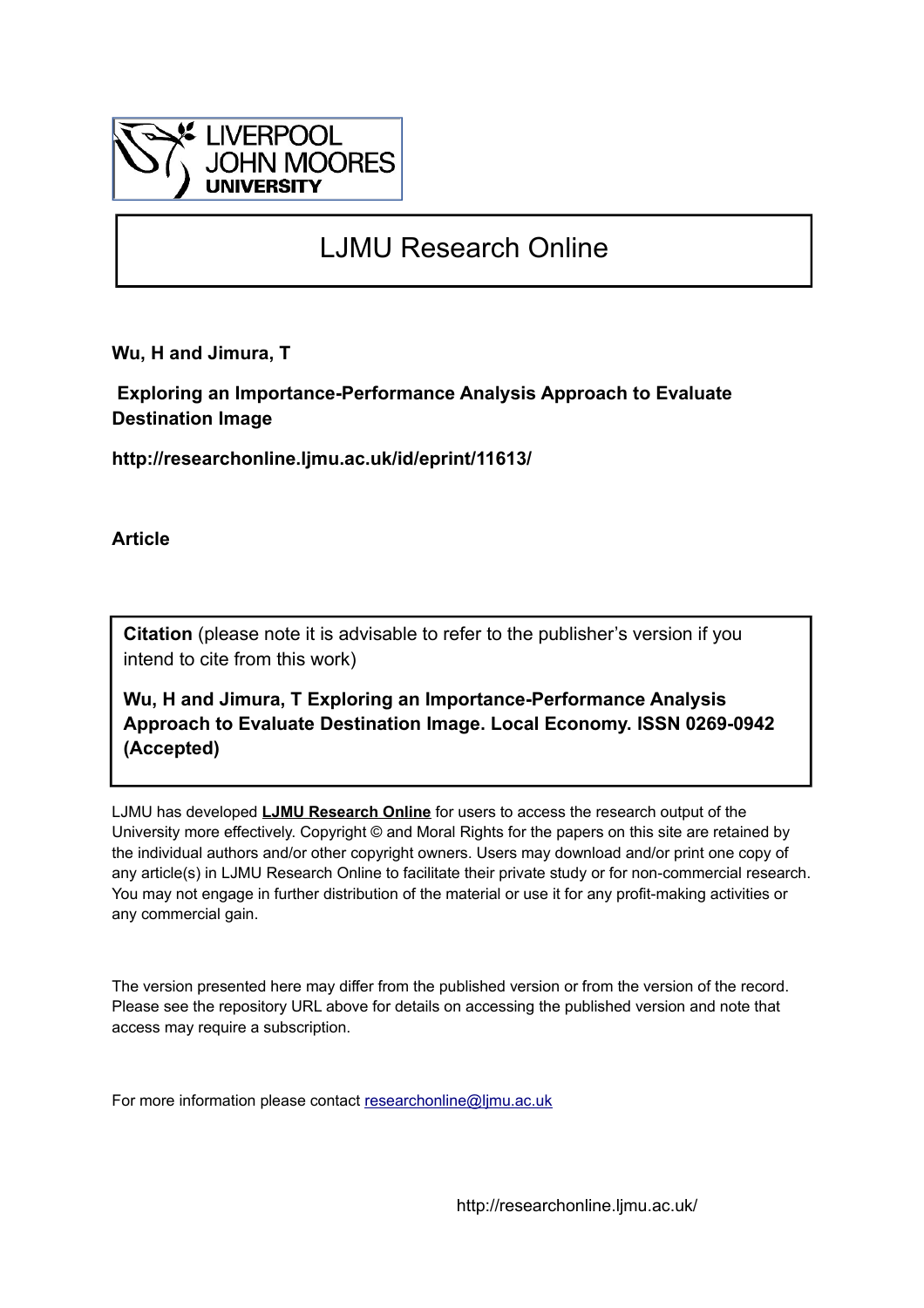# **Exploring an Importance-Performance Analysis Approach to Evaluate Destination Image**

Hailong Wu *Independent Researcher, Chengdu City, Sichuan, China*

Takamitsu Jimura *Liverpool John Moores University, Liverpool, United Kingdom*

#### Abstract

This paper aims to explore the effectiveness of an Importance-Performance Analysis approach to assess destination image. It focuses on the image of the UK for Chinese students studying in the country. That is because the destination image of a certain country for a homogenous group, such as Chinese students, has not been studied enough and this specific market is central for the UK, especially its education and tourism sector. In total, 23 attributes were examined and each was found in one of the five quadrants. Two attributes related to the environmental aspect of the UK were found in the Competitive Attributes quadrant. These attributes are key strengths of the UK in relation to Chinese students' images of the country. Three attributes placed in the Keep Up Good Work quadrant are associated with British culture and heritage. This signifies that the UK should keep utilising these resources to improve Chinese students' images of the nation. 14 attributes were identified in the Concentrate Here quadrant. These attributes include essential elements of tourism such as local cuisine and transportation. Their roles are vital in enhancing the image of the UK for Chinese students, but more efforts must be made to this end.

#### Keywords

Importance-Performance Analysis (IPA), destination image, Chinese students, the UK, university

#### **Introduction**

As "an innate part of the tourism phenomenon" (Prayag, 2009: 837), destination image has been a hot topic of discussion among tourism scholars since the 1970s. The important role of destination image could be considered from two perspectives: "designing effective tourism marketing strategies and understanding travel behaviours" (Echtner and Ritchie, 1991: 38). This is essential when thinking about the links between tourism and soft power. There is a need to explore this importance because tourism and understandings across cultures is a way of also linking ideas and connecting nations based on preferences and influences. Hence, destination image is critical not only because it is the key to the destination selection process and tourists' subjective (cognitive) perceptions (Jalilvand et al., 2012), but also for its significant influence on tourists' satisfaction with the destination and their subsequent behaviors and future intentions (Prayag, 2009; Qu et al., 2011).

With the increasing destination choices available for tourists, the importance of destination marketing and branding has been continually increasing. In light of the increasing choice facing tourists, the importance of destination image as it is portrayed through promotional tools is an important consideration for Destination Management Organisations and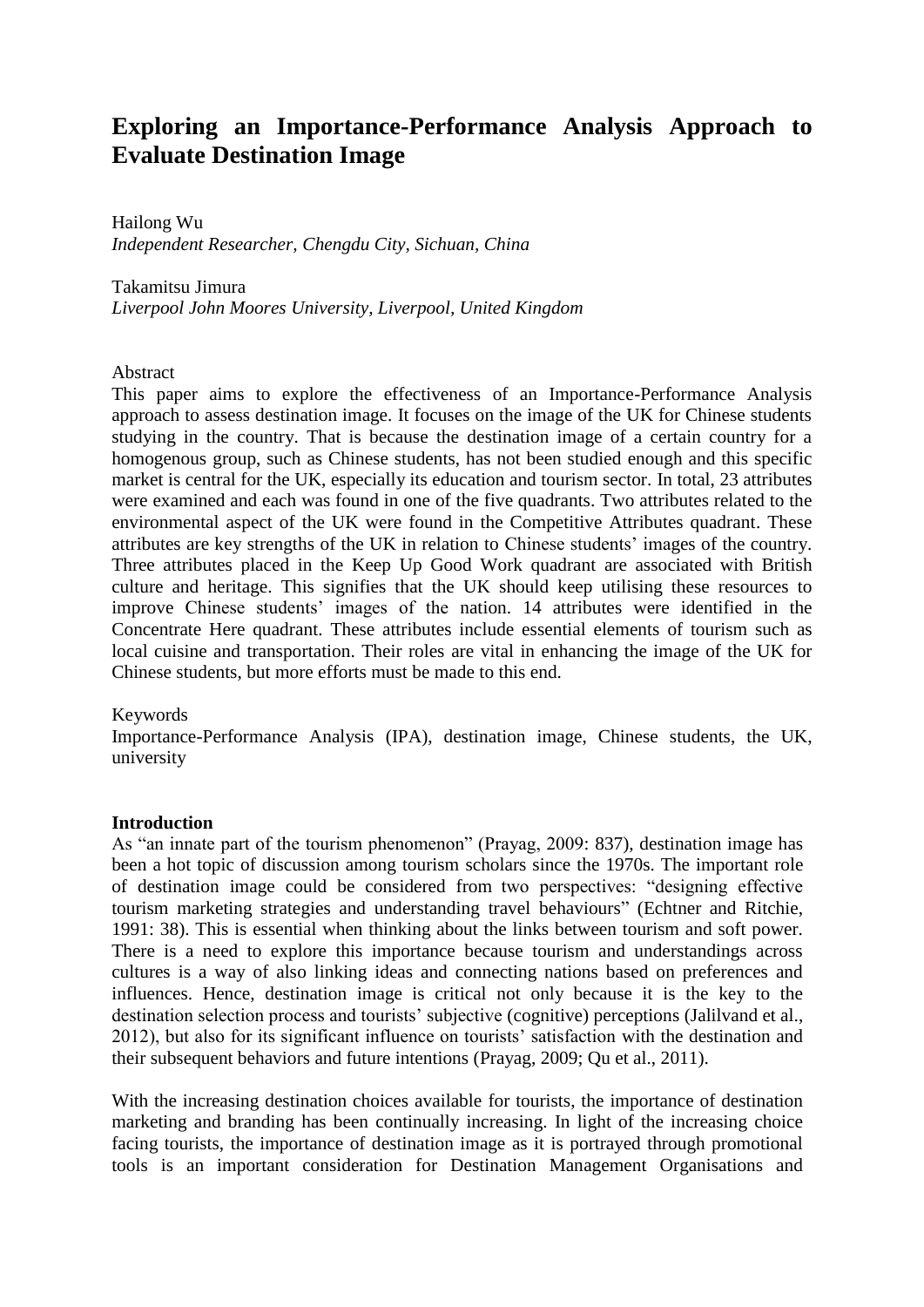Policymakers. As such, the relationship between soft power and tourist perceptions commands further exploration. If destination planners and managers can understand how consumer groups perceive destination images, this then allows destination planners and managers to consult different groups in discussions of how to meet the demands of these diverse consumer groups so that they can enhance the appeal and gain market capture. The creation and assessment of a destination image is essential for developing a productive and successful destination marketing strategy (Son and Pearce, 2005). On one hand, destinations need to "maintain a favorable position in the minds of potential visitors by developing a positive and memorable image" (Baloglu et al., 2014: 1058) to win the fiercely competitive market. On the other hand, the evaluation of destination image could help destination marketing organisations (DMOs) identify their destination strengths and weaknesses to "provide critical insights for managing and developing tourist destinations" (Lee, 2009: 217). To do this, there is a need to propose a new approach that can help destination planners, managers and marketers visualise and realise how travellers from particular markets perceive a destination's image.

Inbound tourism is vital for the economic development of tourism (locally, regionally and nationally) because overseas tourists generally have higher consuming abilities than domestic tourists do. Chinese outbound tourists in particular have significantly increased since the 1990s. 40.6 million Chinese travelers have visited overseas destinations in 2007. By 2016, the number of China's outbound tourists had soared to 122 million (China National Tourism Administration, 2018). Chinese travellers spent US\$261.1 billion abroad in 2016 (Visit Britain, 2018). This has made Chinese outbound tourism be one of the most profitable markets in the world. While Chinese outbound tourists share many of the same fundamental needs and desires of all tourists, this group has particular expectations in terms of amenities and service standards (Li et al. 2011). Understanding these expectations may help Western service providers, including British ones, better serve this market. Besides, studies on Chinese students' perceptions of destination image of the UK contribute to nascent insight amid this widely popular study area concerning Chinese travellers in the UK. The importance of destination image is widely acknowledged in tourism literature due to its remarkable impact on destination choice processes, which plays a significant role in designing effective tourism marketing strategies (O'Leary and Deegan, 2005). To boost the Chinese overseas student travel demands, it is essential to understand their perceptions of the UK as a tourist destination.

In tourism marketing studies, the Importance-Performance Analysis (IPA) has been adopted to examine destination image (see Chon et al., 1991; O'Leary and Deegan, 2005; Lee and Lee, 2009). This is a unique approach when considering understandings between consumers and suppliers. The link here to soft power again, is that communication of what is important to consumers and how suppliers in a destination can learn from and create opportunities and in turn channel that through marketing and communication to specific groups to ultimately impact on the local economy. Thus, this paper proposes the IPA approach to assess destination image, as image is linked to power, persuasion and tourist desires. The approach outlined in this paper and the pilot testing presented in this paper has both conceptual and practical transferability for both local and national tourism policy makers. The design of the research approach and analysis is aimed at collecting data from homogeneous populations. There is a need to focus on homogeneous populations to highlight the soft power context based on the need to attract and improve relationships based on offering a product that appeals to a target group. From here, destination planners, managers and marketers can gain specific insight into perceptions of destination image and how they can then promote places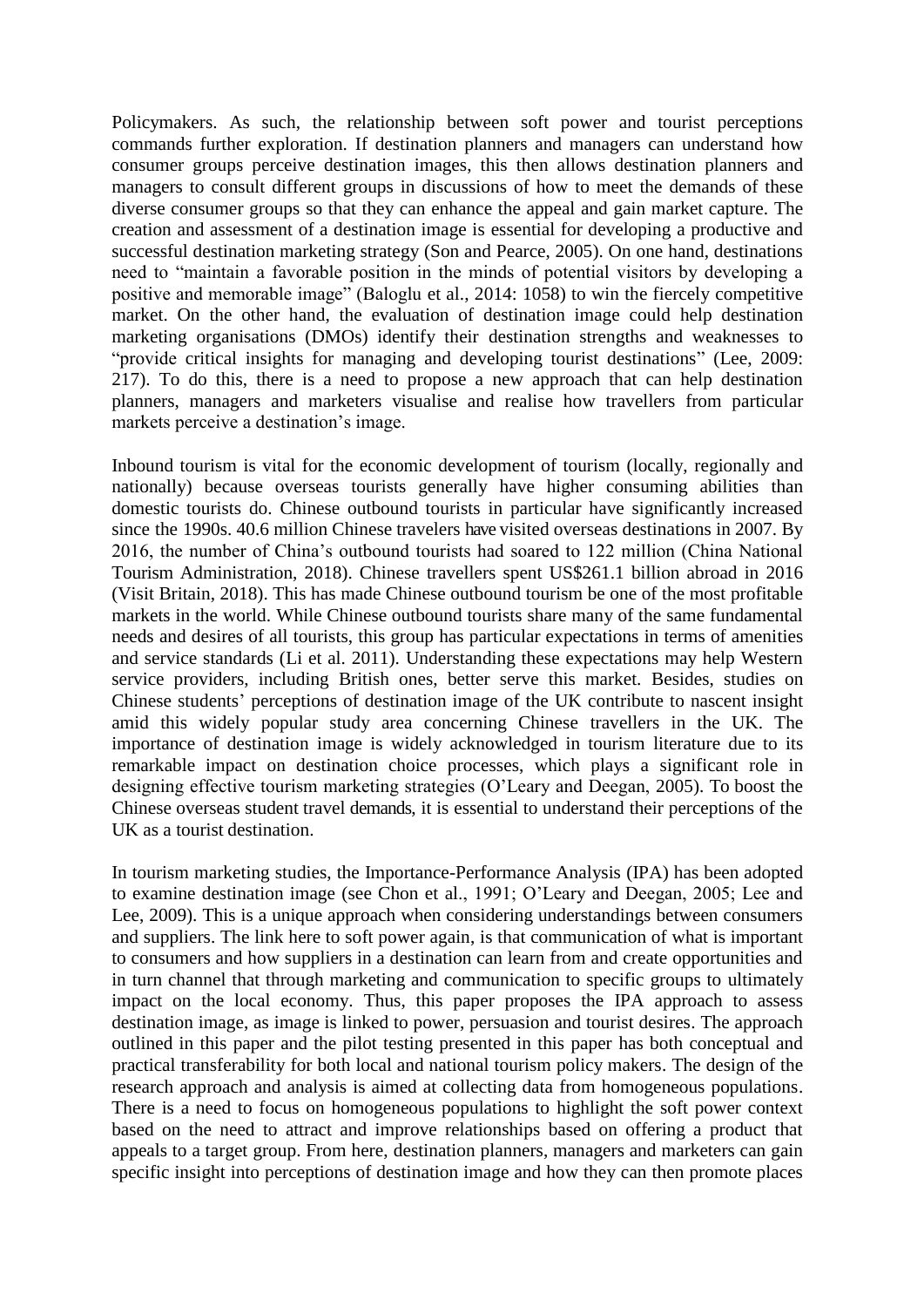(destinations) to target populations.

This paper aims to explore the effectiveness of the IPA approach to evaluate a specific target group, Chinese students in the UK. To assist with designing and developing this approach, a pilot exploratory study was conducted with 110 Chinese student participants to understand their image perceptions of the UK. It is important to note that all participants at the time of research were studying in the UK, and this population was targeted for this pilot study based on Chinese students representing a large population of current international students who regularly travel during their time of study. The IPA approach can help us: 1. To find out the overall image of a destination among a homogenous group of travellers or potential travellers; 2. To explore favorable/unfavorable and significant/insignificant destination image attributes among a particular group of people; 3. To suggest strategies to improve destination image to attract a particular group of people. This paper now turns to a review of the literature concerning destination image research.

# **Destination image Research**

In the early days of tourism marketing studies, Crompton (1979: 418) defined destination image as "the sum of beliefs, ideas and impressions that a person has of a destination". This simplified definition could not meet the needs of measurement and assessment, but offers foundational insight as it can help connect people based on how they perceive and what they want to consume. Gunn (1988) suggested that destination image can be divided into two types of images, namely organic image and induced image. The former is developed based on the information obtained from non-marketing sources such as education and general media, whilst the latter is created through marketing sources such as travel brochures/leaflets and the websites of DMOs. Echtner and Ritchie (1993: 3) suggested that the concept of destination image should possess two primary components, namely attributebased components and holistic components. Every component of destination image should contain functional and psychological characteristics. This approach emphasised that the destination image could be better understood from three dimensions, namely attributeholistic, functional-psychological, and common-unique. The attribute-holistic dimension stressed that destination image should be measured from both individual destination attributes and holistic impressions of destination. While, the functional-psychological aspect of destination image comprised both functional components that could be directly observed and intangible psychological characteristics. Linked to the focus and direction of this paper, these each relate to cognitive attributes of destination image. Furthermore, the commonunique dimension represents some of the attributes of destination are common or similar to other destinations, while others were unique to the specific destination.

Chon (1990: 4) found that tourists' satisfaction or dissatisfaction with a destination was arising from the interaction between "the accumulated image and actual experience at the destination". Since the satisfaction is a critical factor for tourists to revisit a destination (Prayag, 2009; Wang and Hsu, 2010), understanding the destination image tourists are likely to have is helpful for DMOs to make appropriate strategic and marketing decisions to influence tourists' experience and intention of revisit (Hernández-Lobato et al., 2006).

The meaning of destination image research is also highlighted in research on the country image (see Nadeau et al., 2008). In the highly globalised world, international travels have become more attractive and approachable thanks to an increase in the number of touristgenerating countries such as China, the development of diverse types of media, typically the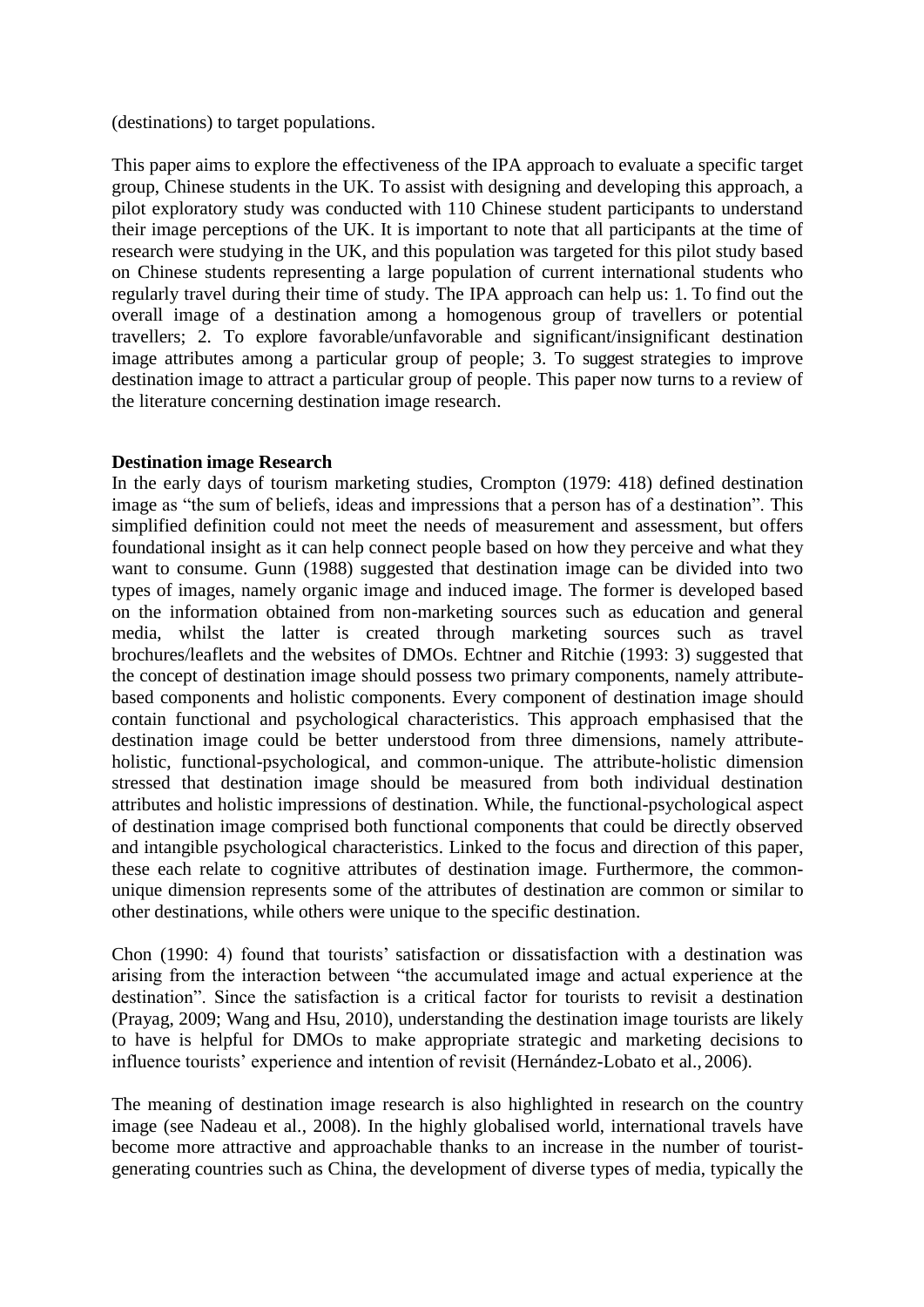Internet, and the growth of affordable travel, including low-cost careers. At the same time, this has resulted in socio-economic inclusion and exclusion as who has access and the means to travel. Correspondingly, country image has become a popular research topic in the research on destination image (see Mossberg and Kleppe, 2005). Countries are competing with each other to win a competitive advantage among tourists, which is important in the design of this exploratory IPA approach pilot study. Many countries national tourism authorities have launched worldwide marketing campaigns to create/enhance positive images to attract potential tourists (Mossberg and Kleppe, 2005), for example Visit Britain. Thus, today countries should carefully analyse their images in target markets and adopt strategic marketing management tools and conscious branding (Gertner, 2002).

With increased opportunities and competition in the international tourism market, national tourism organisations (NTOs) progressively face increased pressure to present unique insight about their country and particular attractions to catch the attention of those planning future travel. Destination images are oftentimes generated through marketing strategies, to create or recreate a perception of a place. Activities, on the other hand help us highlight significant developments, attractions and tourism resources in a destination (Govers et al., 2007). According to Dwyer and Kim (2003), destination image is an important situational condition. This is because image is related to cognition, and how people perceive a place and this can influence on the likelihood of a place receiving (or not receiving) tourists, relating to how we come to recognise a place (Baloglu and McCleary, 1999; Wise and Mulec, 2015).

There are a wide number of factors and attributes assessed when analysing destination image. For instance, one widely accepted study is Beerli and Martín's (2004) present nine dimensions pertinent to how they describe perceived destination images, including: natural resources, tourist leisure/recreation, natural environment, general infrastructure, culture/history/art, social environment, hotel/self-catering, political/economic factors and place atmosphere. Kim and Perdue (2011) note natural environments play a key role in image perceptions, and this is commended later in this study. Shankar (2018) suggests cultural elements of a tourist destination such as culture, history and tradition are variables that create destination image. Linked to promoting and advertising what consumers seek, pertinent to cognition, (Govers et al., 2007), NTOs and tourism managers also must consider psychological factors, or personal (such as values, age, motivation) and stimulus (such as information sources, previous experiences) factors (see Baloglu and McCleary, 1999). Stimulus factors, especially, invoke cognitive memories—linked to what past associations people might have of a particular country/place, or what they expect to see. For instance, the media communicates place images, and research has addressed how the past can convey how destination image is perceived, positively and negatively (Wise, 2011). In some respects, the success of a destination is dependent upon how place awareness develops—as this helps to shape and create perceptions (Mulec and Wise, 2012). Arguably, perceptions are linked to several destination image attributes, and expected image is shaped by what general destination knowledge and/or awareness tourist have.

To link this work to the Chinese example explored in this study, Wang and Davidson (2008) found that the components of Chinese students' pre- and post-arrival perceptions on attributes of Gold Coast of Australia are different in numbers and rank order. Although the pre-visit and post-visit design has been adopted by several studies, the complex image of during-visit has been neglected. More recently, Smith et al. (2015) tried to utilise digital video elicitation method to examine how images had been shaped throughout the tourist experience. Martín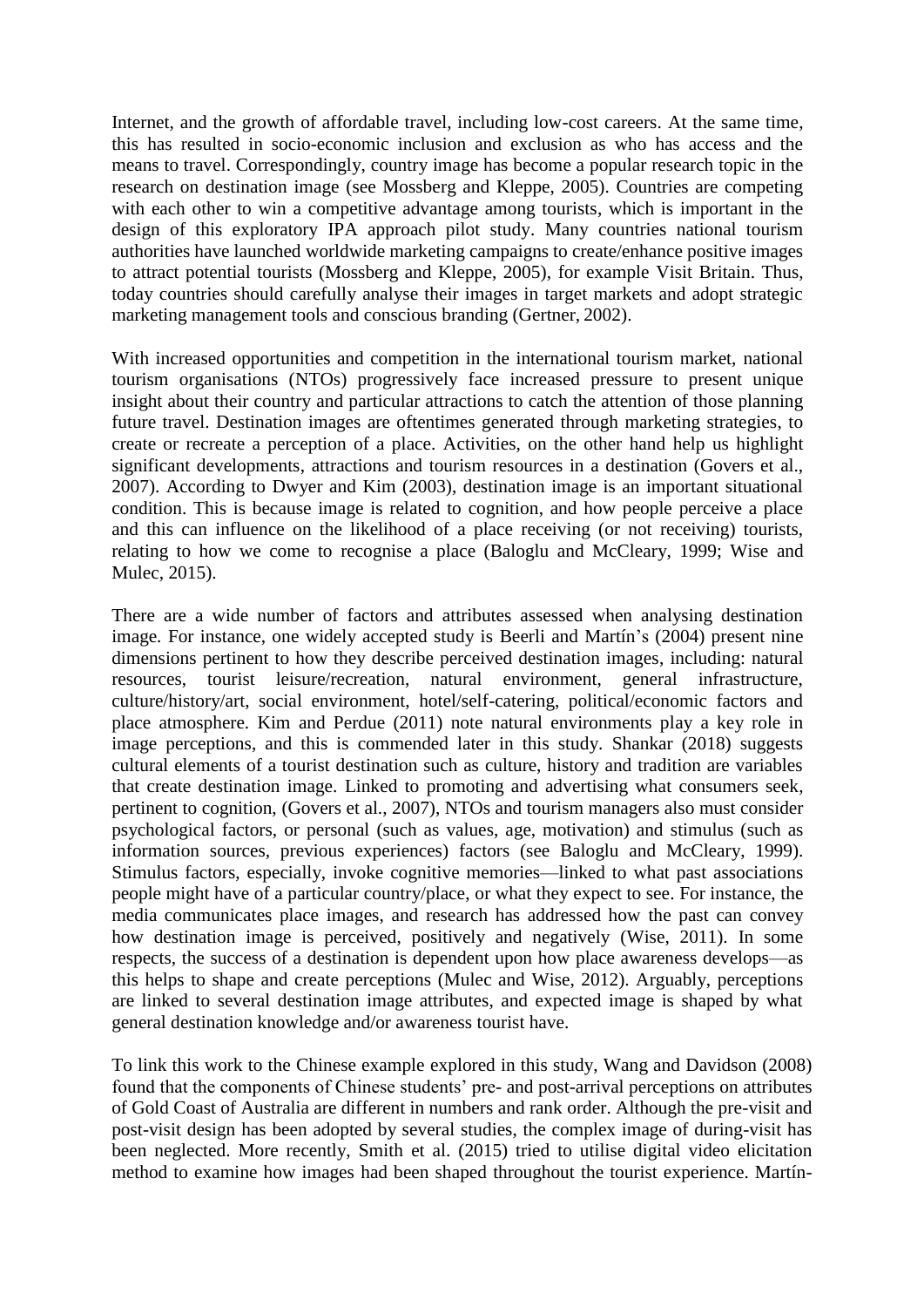Santana et al. (2017) further identified that tourists' actual experience would significantly and positively influence their perceived image towards a destination. In this sense, Chinese students who are studying in the UK could be viewed as tourists on their during-visit phase. Again, the importance of studying Chinese students' destination image perceptions of the UK is critical because the complex image in this phase could offer more insights to destinations' managerial needs. As discussed earlier, the IPA is one of the research approaches employed to look at destination image. Moreover, destination image can be understood and examined as a form of soft power (Wang, 2008; Hunter, 2016). This means that this research could also explore destination image as soft power, utilising the IPA approach. Regarding China specifically, outbound tourism is acknowledged a way to demonstrate the country's soft power (Tse, 2013; Chen and Duggan, 2016) based on symbolisms and key destination attributes (Ooi, 2015).

# **Importance-Performance Analysis(IPA) Approach**

The IPA approach aims to identify the strengths and weaknesses of products through the comparison of importance rating and performance rating given by consumers (Chu and Choi, 2000), and has become popular since it was introduced by Martilla and James (1977). For researchers that focus on exploring marketing and managerial insights, IPA is a common method to employ. For example, IPA has been utilised to analyse the hotel selection factors in the Hong Kong hotel industry (Chu and Choi, 2000), and to identify management concerns for whale shark tours in Isla Holbox, Mexico (Ziegler et al., 2012). Through the comparison of the importance and performance of each cognitive attribute, the results will lay a foundation for further strategic marketing decisions (Coghlan, 2011). Besides, Chinese overseas students may have unique perspectives regarding the importance of each attribute. For instance, Joppe et al. (2001) have found that the importance and satisfaction levels are different by the origin of visitors. IPA could further help DMOs to decide which attributes need more attention, and which attributes have most potential to increase the level of visitor satisfaction.

To study destination image using an IPA approach, insight from highly visible and widely recognised conceptual destination image studies helps us to identify key attributes. For the purpose of this pilot, we identify attributes to study, but for future researchers who may adapt this approach it is important to conduct a comprehensive analysis of the literature to identify any key attributes and indicators specific to the destination being analysed (Mulec and Wise, 2013). Then respondents can evaluate the importance and performance of each attribute in different sections of the questionnaire, which follows Martilla and James's (1977: 79) suggestion to separate importance measures and performance measures "to minimize compounding and order effects".

Common IPA practice involves placing the mean scores of importance and performance on a matrix with four quadrants. Figure 1 displays the X-axis represents the performance rating, while the Y-axis represents the importance rating of the same attributes. The results of the IPA grid are interpreted according to different quadrants. Usually, the attributes located in quadrants 1 and 2 are the focus of marketing and managerial efforts (Figure 1).

# **[Figure 1. about here]**

Figure 1. The Importance-Performance Analysis (IPA) grid (adapted from O'Leary and Deegan, 2005: 250)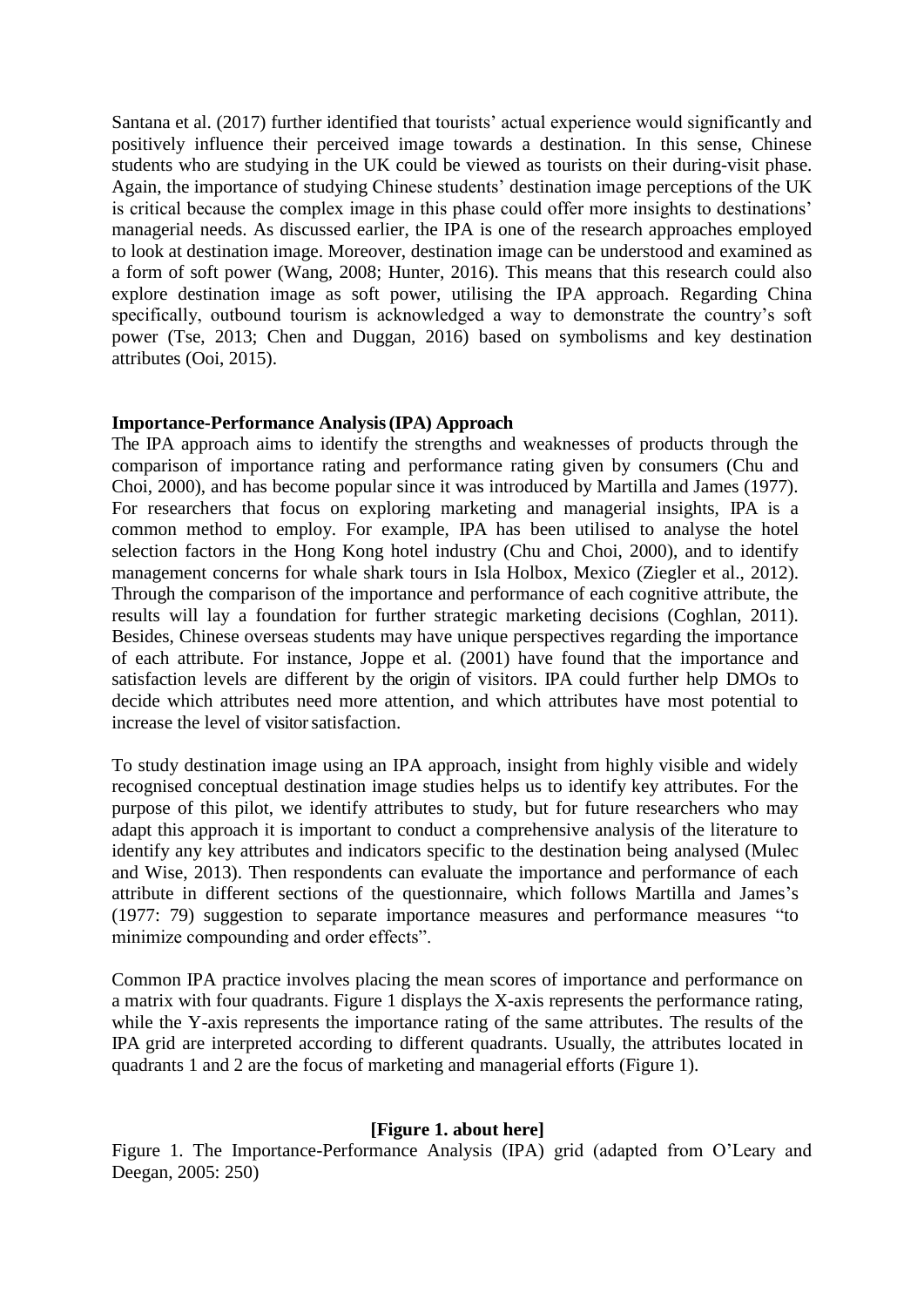The IPA measurement is a relative approach rather than an absolute one. Therefore, the placement of crosshairs in IPA is somewhat subjective according to researchers' needs (Martilla and James, 1977). The most popular crosshair measures are scale means (e.g. Tonge and Moore, 2007) and result means (e.g. Joppe et al., 2001). The scale-means approach was considered as allowing a simpler comparison of importance and performance (Oh, 2001). Moreover, to achieve more practical marketing insights, Wade and Eagles (2003: 200) have set the crosshair at 4 out of 5 which generated the "standards of extremely important and excellent performance". This approach was believed more "useful and pertinent to managers" (Tonge and Moore, 2007: 774). Despite various ways of placing the gridlines, there are limitations on interpreting attributes of different categories. For example, if the attributes placed in the IPA grid are close or on the two axes, they are hard to fit into any categories to help generate valid interpretation (Azzopardi and Nash, 2013). Besides, if most attributes fit into one or two quadrants, it would be hard to tell the difference between these attributes to obtain in-depth insights on destination management. These limitations are most likely to influence the research with a small sample size (e.g. less than 400) (Tarrant and Smith, 2002).

Other researchers suggest a diagonal line model, which divides the graph into two areas (e.g. Ziegler et al., 2012). As shown in Figure 2, the attributes, which were placed above the 45% line, indicates improving efforts were needed because their performance scores were lower than importance scores. The attributes below the 45% line were considered as sustainable items because they have higher performance scores than importance scores.

# **[Figure 2. about here]**

Figure 2. The diagonal line model.

To avoid the limitations of scale-center approach and to generate more insights on the management of destination image, based on the work of Abalo et al. (2007) and Wade and Eagles (2003), this paper combines the diagonal line model and quadrant model which contains both scale-centered axes and crosshair at 4 out of 5. As it is shown in Figure 3, all the attributes with an importance value greater than the corresponding performance value will be placed in the zone above the 45% line which indicates improvements are needed. The attributes, which have a mean value over 4 in both importance and performance scores are considered as core competitive attributes which could be primarily utilised for marketing purposes, but can help us and practitioners better visualise the impact of destination image attributes.

#### **[Figure 3. about here]**

Figure 3. IPA grid developed and used in this paper.

#### *Cognitive attributes from the literature review*

By consulting key conceptual literature on destination image (Beerli and Martín, 2004; Lin et al., 2007; Liu and Ryan, 2011; Prayag, 2009; Stylos et al., 2016; Stylidis et al., 2017; Wang and Hsu, 2010), an initial list of attributes used to theoretically measure destination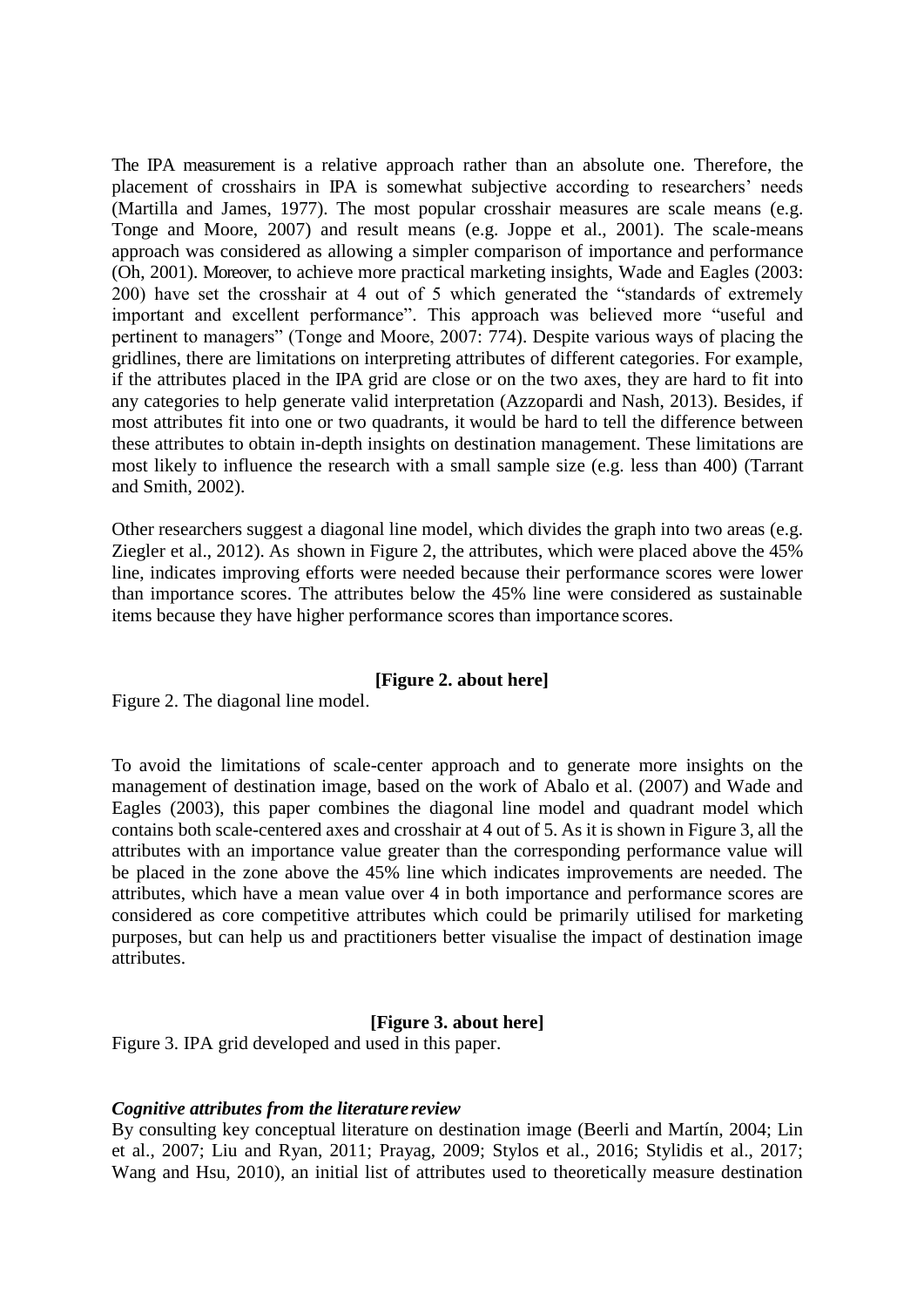image was developed around five key areas of research in this area: nature/natural (a great variety of plants and animals, good climate, and unpolluted/unspoiled environment), cultural (many interesting attractions and things to do, many interesting cultural heritage & relevant events, and good opportunities for cultural activities), amenities (exciting nightlife/entertainment, a wide variety of cuisines, good shopping opportunities, a wide variety of outdoor activities, and a variety of hotels/lodging/camping), accessibility/infrastructure (good quality of infrastructure, convenient transportation, convenience to access travel information, and convenience to obtain a travel visa), and social/travel environment (great public security, safe place to travel, standard hygiene and cleanliness, friendly and hospitable local people, satisfactory service quality on behalf of various professions, great cultural diversity, and good value for money). However, given there is little research conducted on Chinese students' perceptions of destination image of the UK, there was a need to adopt attributes used from other destinations, but were still relevant to the focus of this study. The 23 attributes presented in the analysis sections were the final list determined to conduct this study, and these attributes are given a number that is used to map results in Figure 4 to map and understand the overview of the data in relation to the importance-performance grid developed for this study shown in Figure 3:

- 1. Natural beauty
- 2. Good Climate
- 3. Unpolluted/unspoiled environment
- 4. Many interesting attractions and things to do
- 5. Many interesting cultural heritage & relevant events
- 6. Good opportunities for cultural activities
- 7. Good experience of royal family culture and relevant attractions
- 8. Good experience of sports culture
- 9. Good experience of film tourism
- 10. A wide variety of interesting festivals
- 11. Exciting nightlife/entertainment
- 12. Variety of local cuisine
- 13. Good shopping opportunities
- 14. A variety of outdoor activities
- 15. Good quality hotels/lodging/camping
- 16. Good quality of infrastructure
- 17. Convenient transportation
- 18. Convenience to obtain travel information
- 19. Safe place to travel
- 20. Standard hygiene and cleanliness
- 21. Friendly and hospitable local people
- 22. Satisfactory quality of services on behalf of various professionals
- 23. Good value for money

# *Questionnaire design*

The developed IPA questionnaire tested in this paper concerning destination image focuses on cognitive image. Cognitive image was often measured with a 5-point Likert scale (Wang and Davidson, 2008). The importance of the above-listed 23 attributes related to the UK was rated with a 5-point Likert scale  $(1 = not important to 5 = very important)$ . Then in a separate question, respondents were asked to rate the performance of the same 23 attributes with a 5-point Likert scale (1 = strongly disagree to  $5$  = strongly agree).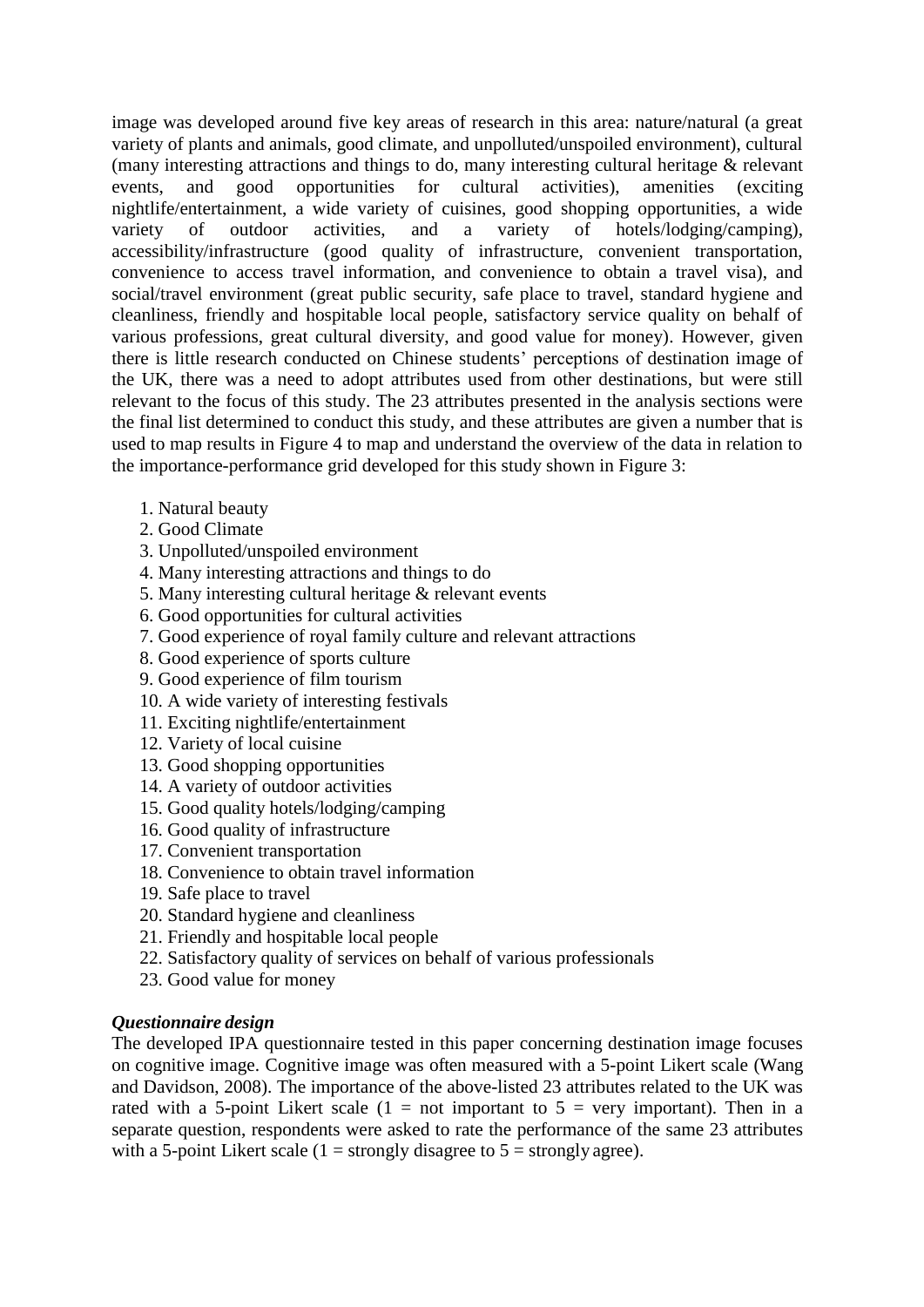There are mainly two ways in the destination image literature to assess the overall image. The first method is summing up the scores of cognitive attributes, and the second method is evaluating the overall image in a single measure. It is believed that the former approach may not be accurate because some crucial attributes may be neglected by researchers (Prayag, 2009). Hence, in line with other researchers (Beerli and Martín, 2004; Son and Pearce, 2005; Stylos et al., 2016), respondents were asked to rate their overall image of the UK in a separate question with a 5-point Likert scale  $(1 - \text{highly unfavorable to } 5 - \text{highly favorable})$ .

# *Sampling, surveying and participants*

Nine students attended a focus group to help with the questionnaire clarity; therefore, it could be discussed and validated before distribution for relevance and suitability of the research instrument. Consideration was given that although all the Chinese overseas students have a certain level of English skills, a full English questionnaire could have been overwhelming for some respondents. Besides, some participants were confused with some English expression of attributes. As a result, the questionnaire design utilised both English and Chinese, which could not only make sure respondents fully understood the questions, but also increase the efficiency and accuracy.

The questionnaire survey was conducted online and online questionnaire was distributed through WeChat, the most popular social media application widely used among mainland Chinese. The questionnaire was designed with the support of Tencent Survey. Tencent Survey is a popular online tool for designing surveys, collecting data and further analysing data, although several constraints of the sampling process have to be considered.

Non-probability sampling was employed to access as many Chinese students in the UK as possible; the first author combines the convenience and snowball sampling techniques. There are two WeChat groups of Chinese students amongst students studying in Liverpool. The first author posted a link to the questionnaire in these two groups and asked his friends to send the link to other Chinese students they know so that this research can collect data as large sample as possible. Consequently, 114 completed questionnaires were collected. Four out of 114 were excluded from the data analysis because they either missed many questions or chose the same score (1 and 3) to all Likert scale questions. Consequently, 110 usable responses were collected to pilot this exploratory study.

The 110 participants consisted of 68 females, 40 males and two who did not complete the demographic sections. Respondents comprise of 74 undergraduate students, 22 postgraduate students and 12 PhD students. The majority of respondents (94) have lived in the UK for more than six months. Most respondents reported that they had travelling experience within the UK, visiting two or three places. Again, this suggests that overseas students make a significant economic contribution to the tourism sector in the UK (Son and Pearce, 2005).

# **IPA Results: Data Analysis andFindings**

# *Perceived importance and performance of cognitive attributes*

Table 1 reveals that the following attributes, safe place to travel, natural beauty, standard hygiene and cleanliness, convenient transportation, good climate, unpolluted/unspoiled environment, good value for money and convenience to obtain travel information, can be seen as important attributes (each with a mean score above 4.00) for Chinese overseas students when considering travelling within the UK. In contrast, exciting nightlife/entertainment and good experience of sports culture are considered as less important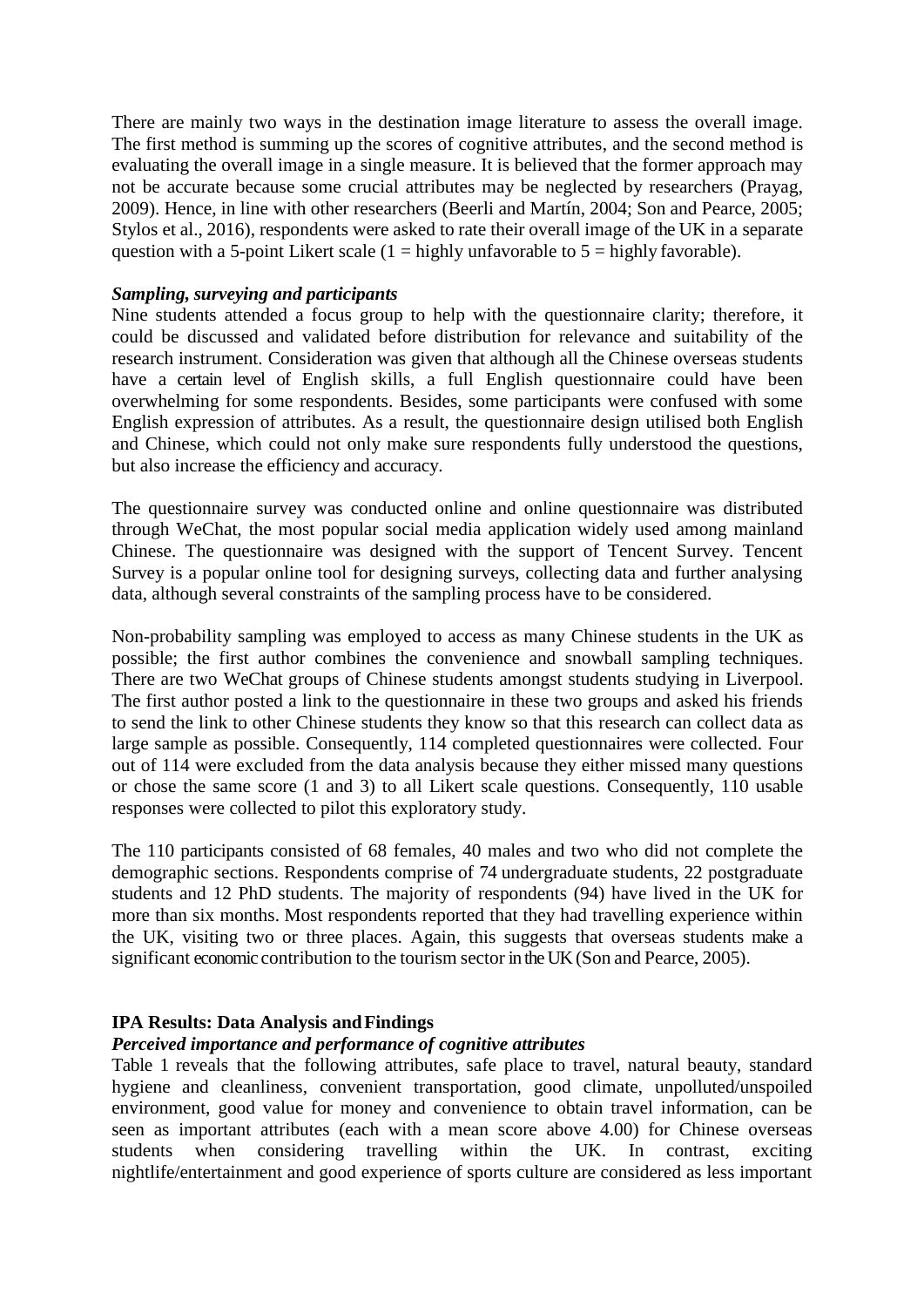than the abovementioned factors. Good experience of sports culture is the only attribute which was rated with a 'not important' overall mean (mean = 2.88). Exciting nightlife/entertainment was just above the neutral level, with a mean score of 3.01.

The performance ratings of all attributes were listed in Table 2. Four attributes had a mean score higher than 4.00, ranging from 4.06 to 4.15, represent that Chinese students rated all these attributes between 'important' and 'extremely important'. Respondents reported that the UK had performed best at unpolluted/unspoiled environment (mean  $=$  4.15), natural beauty (mean  $= 4.10$ ), good opportunities for cultural activities (mean  $= 4.06$ ) and many interesting cultural heritage  $\&$  relevant events (mean = 4.06). The climate and local cuisines are considered having the poorest performance, which are scored 3.10 and 2.81,respectively.

#### **[Table 1. about here]**

#### **[Table 2. about here]**

#### *Significance tests and Gap analysis*

As IPA is mainly based on the comparison of differences in the average between importance scores and performance scores, it is necessary to test the significances of the differences (Kinnear and Gray, 2000). Firstly, the normality of the data was tested to identify the suitable significance-testing tool for this paper. The results from the Shapiro-Wilk test were demonstrated in Table 3. The Shapiro-Wilk test is a well-known test of normality. It is believed that the Shapiro-Wilk test is appropriate for both small and large sample sizes (Mecklin, 2007). If the Sig. value of the Shapiro-Wilk test is greater than 0.05, the data is normally distributed. Otherwise, the data is not normally distributed. It was found in this paper that both the data of importance scores and performance scores were not normally distributed, which means that significances of differences should be identified through nonparametric tests.

# **[Table 3. about here]**

#### **[Table 4. about here]**

As a result, unlike studies, which adopted a two-sample t-test (e.g. Tonge and Moore, 2007), the Wilcoxon signed-rank test was used in this research to find out the significances of differences. If the significance level is equal to or less than 0.05, the difference between the importance scores and performance scores could be concluded as statistically significant (Pallant, 2013: 240). Again, as shown in Table 4, five attributes (21, 15, 10, 14, 9), which found no statistical significances between their importance scores and performance scores, were excluded from the IPA. The rest of the attributes were placed in the IPA grid according to their mean scores (see Figure 4).

Also, the gap value for each attribute was calculated by subtracting the mean for importance from the mean for performance. A statistically significant negative gap indicates managerial attention is needed because the importance mean is greater than the performance mean. In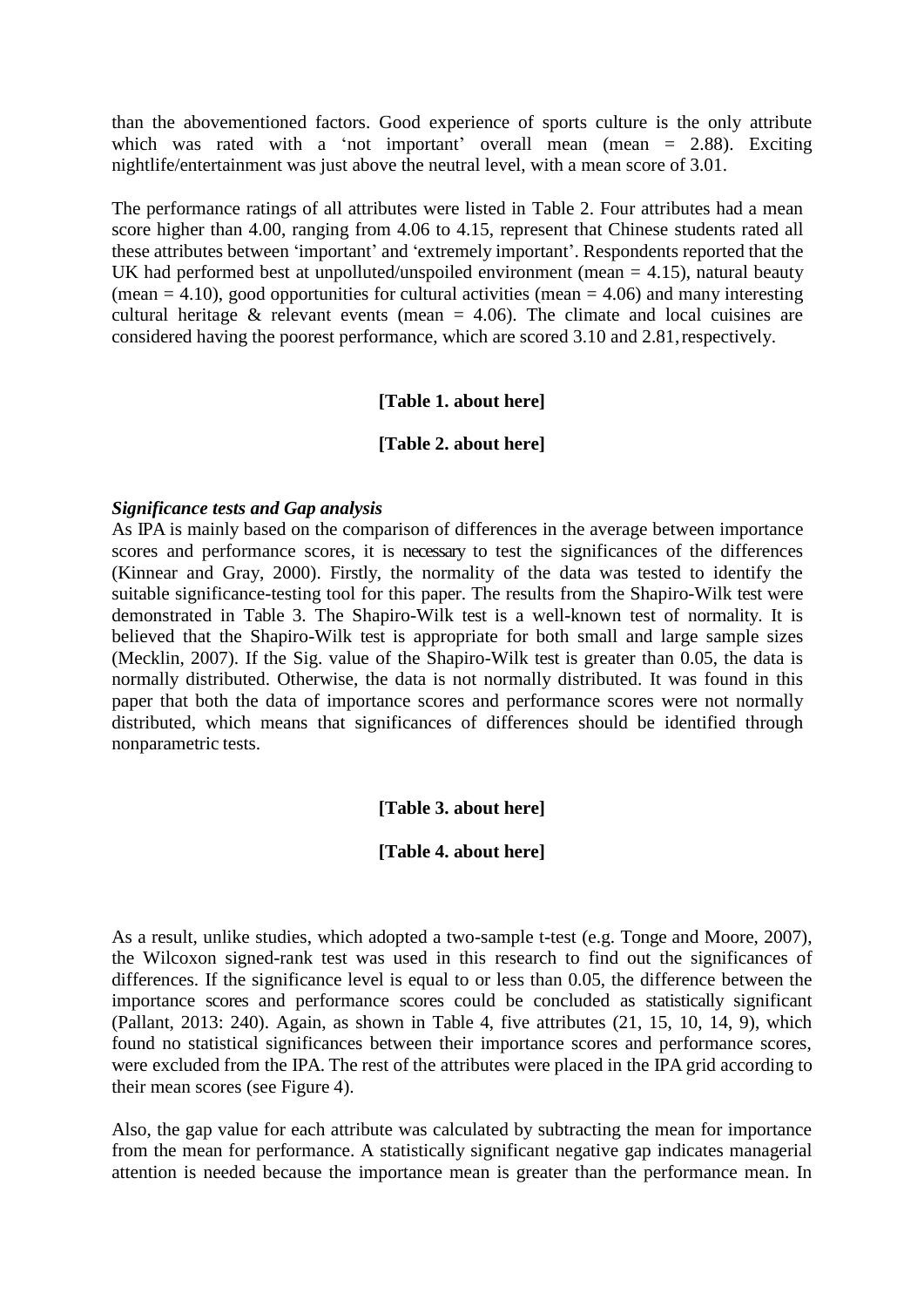contrast, a statistically significant positive gap indicates that no extra management is needed. Negative gap values were found in eleven statistically significant attributes, while positive gap values were identified in seven statistically significant attributes. The most significant negative gap was identified in the wide variety of local cuisines attribute (gap value  $= -1.18$ ), followed by good climate (gap value  $= -0.98$ ).

It is worth noting that the gap value analysis exists as a secondary tool instead of a dominant tool in this paper to explore marketing insights. For instance, the greater the positive gap found in an attribute does not mean the greater this attribute's marketing influence. Attribute 8 good experience of sports culture and attribute 11 exciting nightlife and entertainment were placed in the Possible Overkill quadrant which means they are considered less important to Chinese students. Thus, such results are useful because they can be used to inform marketing to a particular group of tourists.

#### **[Figure 4. about here]**

Figure 4. IPA Grid (note: the number in the grid aligns with the destination image attribute number outlined above, and the location of each attribute corresponds with Table 4).

#### *Concentrate Here quadrant*

The second objective of this research is to explore favorable/unfavorable and significant/insignificant destination image attributes among a particular group of people. As we can see in Figure 4, items above the line were where management attention should be concentrated. The distance of each item above the 45% line represents the size of the discrepancy between importance means and performance means, in other words, the gap values. It is believed that the greater the gap value, the greater the managerial intervention is required (Abalo et al., 2007). Combined with the results from gap analysis, attributes "A wide variety of local cuisines" (gap value = -1.18), "Good climate" (gap value = -0.98), "Convenient transportation" (gap value  $= -0.82$ ), and "Safe place to travel" (gap value  $= -$ 0.64) are considered as the attributes that need attentions most, followed by "Good value for money" (gap value =  $-0.5$ ) "Good quality of infrastructure" (gap value =  $-0.41$ ), "Standard hygiene and cleanliness" (gap value = -0.34), "Convenience to obtain travel information" (-0.22), and "Satisfactory quality of services" (- 0.19).

#### *Keep Up Good Work quadrant*

Five attributes were identified in the Keep Up Good Work quadrant. These were "Many interesting cultural heritage & relevant events", "Good opportunities for cultural activities", "Good experience of royal family culture and relevant attractions", "Good experience of film tourism" and "Good shopping opportunities". These attributes were rated as both important and with good performance (mean  $> 3.00$ ). Besides, these attributes indicated their sustainable nature as they have a higher performance score than importance score (Ziegler et al., 2012). Hence, the items located in this quadrant could be utilised as the promotion or branding materials to enhance the positive image.

#### *Competitive Attributes quadrant*

Two of all the attributes, "Natural beauty" and "Unpolluted/unspoiled environment", were located in the Competitive Attributes quadrant since their scores were higher than 4.00 in terms of both importance and performance means. It indicated that Chinese students rated these two attributes as "important" or "very important" and "agree" or "strongly agree" with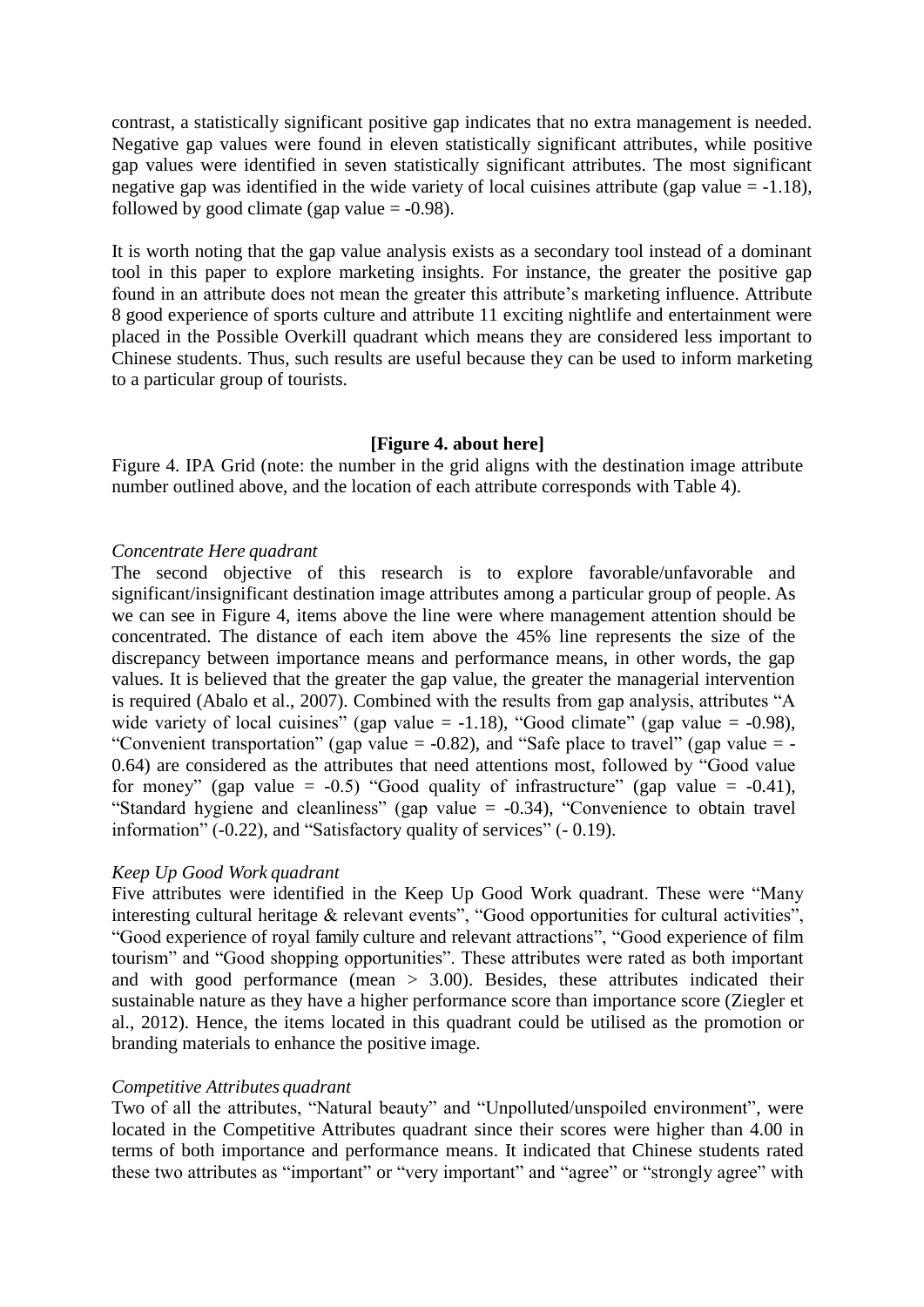their good performance.

# *Possible Overkill quadrant*

Two items, "Good experience of sports culture" and "Exciting nightlife and entertainment", were placed in the Possible Overkill quadrant. It indicated that Chinese students agreed that the UK offered good experience of sports culture (performance mean  $= 3.55$ ) and Exciting nightlife and entertainment (performance mean = 3.52), but these two aspects were considered as less important (importance mean = 2.88 and 3.01 respectively). As a result, the marketing strategy which focuses on these two aspects would be less effective for Chinese students.

# *Low Priority quadrant*

The items which have a higher performance score than importance score, and at the same time both of their performance score and importance score were below 3.00, would be placed in the Low Priority quadrant. Based on the results of the data, there were no attributes identified in this quadrant.

# **Discussion, Conclusions and Limitations**

There is certainly a need to analyse cognitive image when analysing destination image to highlight links to soft power, as cognitive image helps us understand appeal and attraction that is non-coercive. In some regards, and what is important for tourism stakeholders to consider is, this means the control of the image is based on the travellers' perceptions and their insight can be tested as a way of identifying what is important to them. This is also why it is important to assess destination image with homogenous groups as the appeal and attraction will likely differ based on a range of cultural elements and what a specific consumer-base wants.

This paper employed the IPA approach to explore these images. Through the exploration of the destination image forming process, it was found that exploring the destination image of UK of Chinese students can help destination marketers:

- To identify the most critical and favorable attributes of UK in Chinese students' perspectives, then launch effective marketing strategies accordingly
- To upgrade the weak elements in the country image to boost tourists' travel experience which would contribute to a more positive image

Of the 23 attributes examined in this paper, no attributes were found in the Low Priority quadrant. Although two attributes were identified in the Possible Overkill quadrant, their magnitude in relation to the marketing strategy for Chinese students is rather limited. On the other hand, two attributes located in the Competitive Attributes quadrant can be seen as the key strengths of the UK with regard to Chinese students' images of the country. It is interesting that these two attributes are both related to the environmental aspect of the UK, covering natural and man-made environment. Of the five attributes found in the Keep Up Good Work quadrant, four were identified as statistically significant attributes. It is worth noting that three out of these four attributes are closely linked with British culture and its tangible and intangible heritage. As discussed in the previous section, the culture and heritage are assets and resources that the UK has conserved and can be utilised to enhance Chinese students' images of the UK. More than 60% of (14 out of 23) the examined attributes fell into the Concentrate Here quadrant. Of the 14 attributes, 10 were statistically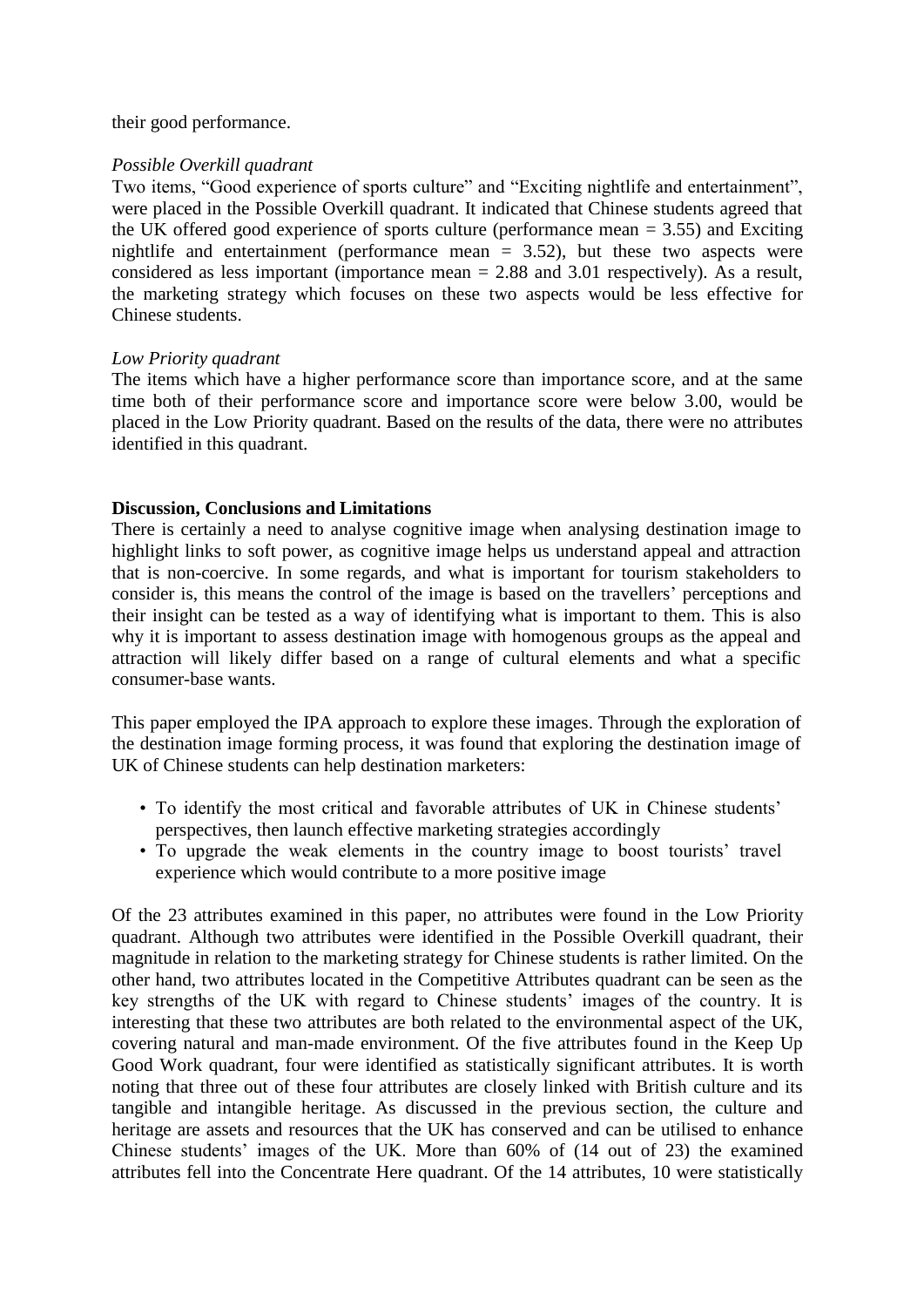significant. Unlike the statistically significant attributes found in the Competitive Attributes quadrant or the Keep Up Good Work quadrant, it is rather difficult to find any commonality amongst these 10 attributes. However, it could still be stated that essential components of tourism such as local cuisine and transport are key attributes in this quadrant. They are the attributes significant to improve the images of the UK for Chinese students, but more efforts need to be made to achieve this objective. Unfortunately, the attribute like good climate is the one which is beyond the control of destination marketers. The points summarised in this paragraph are main academic findings of this paper.

In addition, this paper could also offer useful insights to practitioners in the fields of tourism and education. More concretely speaking, this paper clearly shows the areas the DMO for the UK as a whole (e.g. Visit Britain) and British organisations for international educational opportunities (e.g. British Council) should focus on to enhance the images of the UK amongst Chinese students. By doing so, the UK will be able to retain its popularity amongst Chinese students as a country to study at university level.

While some important outcomes have been achieved through this study, there were several limitations that need to be recognised. First, the data collection was conducted; adopting convenience sampling, a non-probability sampling method, and the sample size was relatively small. It is hoped that future research could be conducted using a probability sampling method and acquire more findings that can be generalised. Third, positioning analysis requires a frame of reference with competing destinations. Future researches could compare the destination image of the UK with the images of the UK's main competitors such as France or Germany to generate more concrete and specific ideas about the UK's positioning strategies.

# **References**

Abalo J, Varela J and Manzano V (2007) Importance values for Importance-Performance Analysis: A formula for spreading out values derived from preference rankings. *Journal of Business Research* 60(2): 115-121.

Azzopardi E and Nash R (2013) A critical evaluation of importance-performance analysis. *Tourism Management*, 35: 222-233.

Baloglu S, Henthorne TL and Sahin S (2014) Destination Image and Brand Personality of Jamaica: A Model of Tourist Behavior. *Journal of Travel & Tourism Marketing* 31(8): 1057- 1070.

Baloglu S and McCleary KW (1999) A model of destination image formation. *Annals of Tourism Research* 26(4): 868-897.

Beerli A and Martín JD (2004) Factors influencing destination image. *Annals of Tourism Research* 31(3): 657- 681.

Chen Y-W and Duggan N (2016) Soft power and tourism: a study of Chinese outbound tourism to Africa. *Journal of China and International Relations* 4(1): 45-66.

China National Tourism Administration (2018) Tourism Statistics. Available at[:](http://en.cnta.gov.cn/Statistics/TourismStatistics/201710/t20171013_842558.shtml)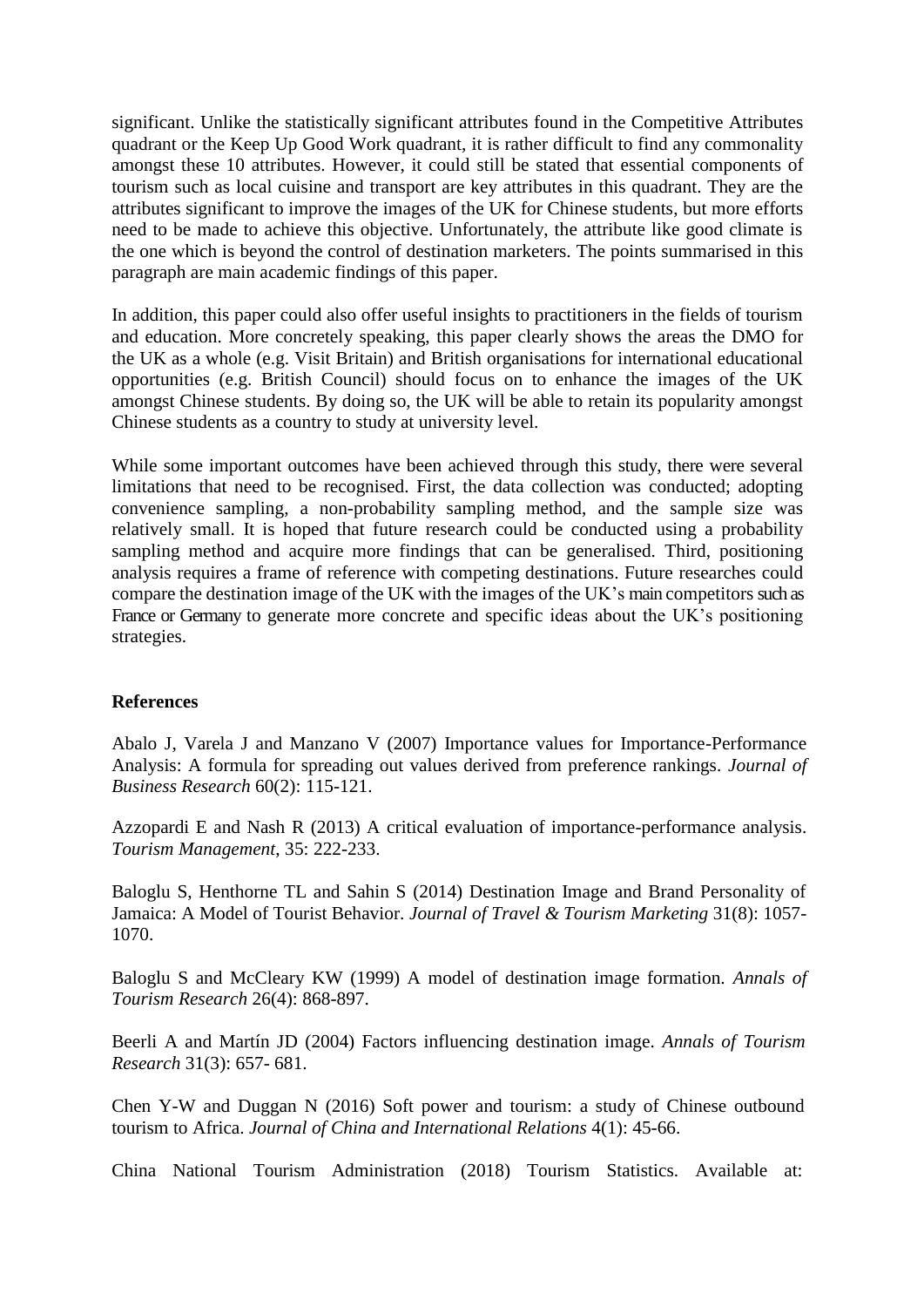[http://en.cnta.gov.cn/Statistics/TourismStatistics/201710/t20171013\\_842558.shtml](http://en.cnta.gov.cn/Statistics/TourismStatistics/201710/t20171013_842558.shtml) (accessed 7 January 2018).

Chon K-S (1990) The role of destination image in tourism: A review and discussion. *The tourist review* 45(2): 2-9.

Chon KS, Weaver PA and Kim CY (1991) Marketing your community: Image analysis in Norfolk. *Cornell Hotel and Restaurant Administration Quarterly* 31(4): 31-37.

Chu RKS and Choi T (2000) An importance-performance analysis of hotel selection factors in the Hong Kong hotel industry: a comparison of business and leisure travellers. *Tourism Management* 21(4): 363-377.

Coghlan A (2011) Facilitating reef tourism management through an innovative importanceperformance analysis method. *Tourism Management* 33(4): 767-775.

Crompton JL (1979) Motivations for pleasure vacation. *Annals of Tourism Research* 6(4): 408-424.

Dwyer L. and Kim C (2003) Destination competitiveness: determinants and indicators. *Current Issues in Tourism* 6(5): 369-413.

Echtner CM and Ritchie JB (1991) The meaning and measurement of destination image. *Journal of tourism studies* 2(2): 2-12.

Echtner CM and Ritchie JB (1993) The measurement of destination image: An empirical assessment. *Journal of Travel Research* 31(4): 3-13.

Govers R, Go FM and Kumar K (2007) Promoting tourism destination image. *Journal of Travel Research* 46(1): 15-23.

Gunn C (1988) Vacationscapes: Designing tourist regions. New York: Van Nostrand Reinhold.

Hernández-Lobato L, Solis-Radilla MM, Moliner-Tena MA and Sánchez-García J (2006) Tourism Destination Image, Satisfaction and Loyalty: A Study in Ixtapa-Zihuatanejo, Mexico. *Tourism Geographies* 8(4): 343-358.

Hunter WC (2016) The social construction of tourism online destination image: A comparative semiotic analysis of the visual representation of Seoul. *Tourism Management* 54: 221-229.

Jalilvand M, Samiei N, Dini B and Manzari P (2012) Examining the structural relationships of electronic word of mouth, destination image, tourist attitude toward destination and travel intention: An integrated approach. *Journal of Destination Marketing and Management* 1 (1- 2): 134-143.

Joppe M, Martin DW and Waalen J (2001) Toronto's Image as a Destination: A Comparative Importance - Satisfaction Analysis by Origin of Visitor. *Journal of Travel Research* 39(3): 252-260.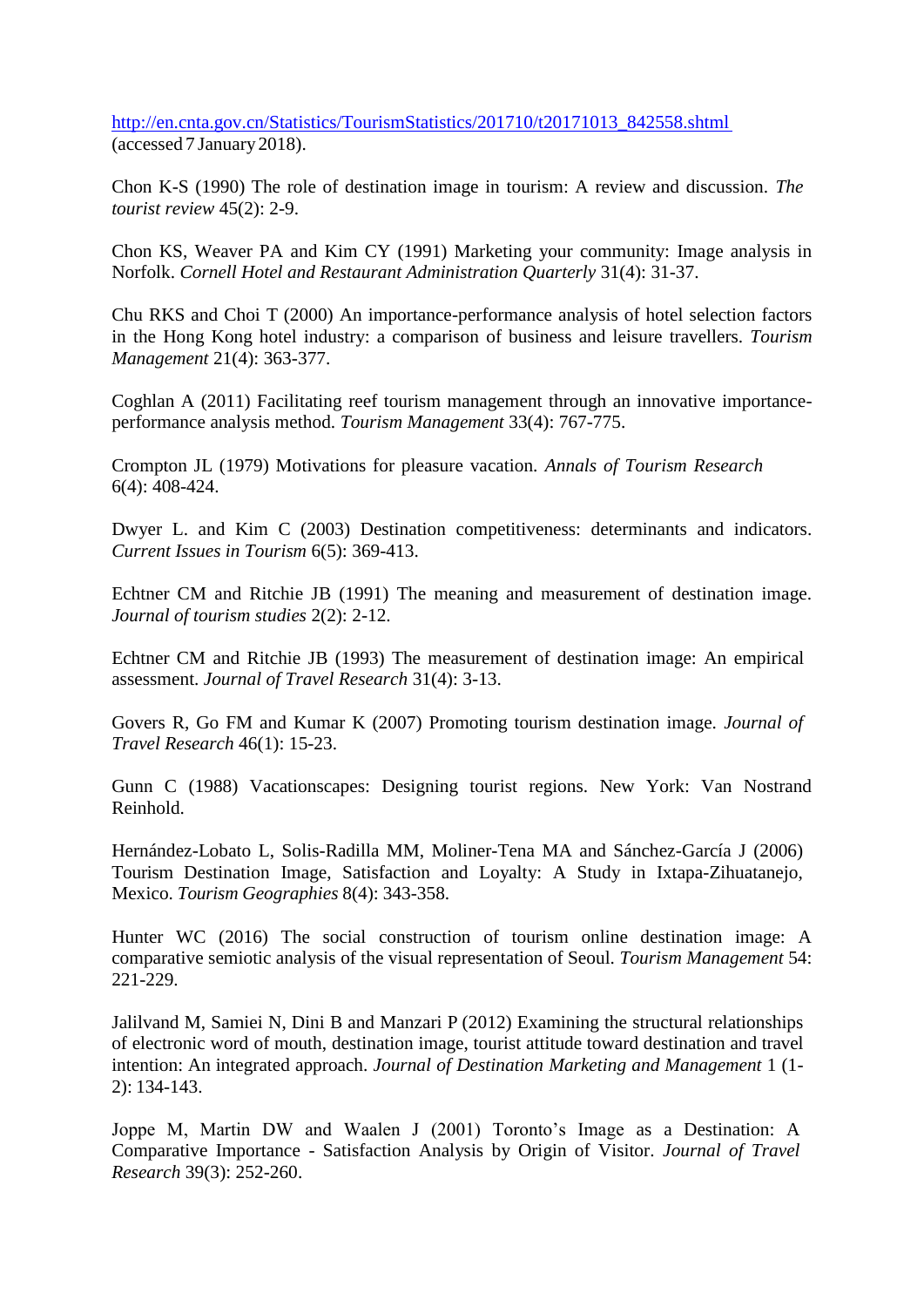Kim D and Perdue RR (2011) The influence of image on destination attractiveness. *Journal of Travel and Tourism Marketing* 28(3): 225-239.

Kinnear PR and Gray C (2000) *SPSS for Windows Made Simple*. Abingdon: Psychology Press.

Lee G and Lee CK (2009) Cross-cultural comparison of the image of Guam perceived by Korean and Japanese leisure travelers: Importance–performance analysis. *Tourism Management* 30(6): 922-931.

Lee TH (2009) A Structural Model to Examine How Destination Image, Attitude, and Motivation Affect the Future Behavior of Tourists. *Leisure Sciences* 31(3): 215-236.

Li M, Sharpley R and Gammon S (2019) Towards an understanding of Chinese tourist photography: Evidence from the UK. *Current Issues in Tourism* 22(5): 505-521.

Li X, Lai C, Harrill R, Kline S and Wang L (2011) When east meets west: An exploratory study on Chinese outbound tourists' travel expectations. *Tourism Management* 32(4): 741- 749.

Lin C-H, Morais DB, Kerstetter DL and Hou J-S (2007) Examining the Role of Cognitive and Affective Image in Predicting Choice Across Natural, Developed, and Theme-Park Destinations. *Journal of Travel Research* 46(2): 183-194.

Liu G and Ryan C (2011) The Role of Chinese Students as Tourists and Hosts for Overseas Travel. *Asia Pacific Journal of Tourism Research* 16(4): 445-464.

Martilla J and James J (1977) Importance-Performance Analysis for Developing Effective Marketing Strategies. *Journal of Marketing* 41(1): 77-79.

Martín-Santana JD, Beerli-Palacio A and Nazzareno PA (2017) Antecedents and consequences of destination image gap. *Annals of Tourism Research* 62: 13-25.

Mecklin CJ (2007) Shapiro-Wilk Test for Normality. In: Salkind NJ (ed) *Encyclopedia of Measurement and Statistics*. London: SAGE, pp. 884-886.

Mossberg L and Kleppe IA (2005) Country and Destination Image - Different or similar image concepts? *Service Industries Journal* 25(4): 493-503.

Mulec I and Wise N (2012) Foreign Tour Operators and Travel Agents Knowledge of a Potential Tourism Destination: The Vojvodina Region of Serbia. *Managing Global Transitions* 10(2): 171–187.

Mulec I and Wise N (2013) Indicating the Competitiveness of Serbia's Vojvodina Region as an Emerging Tourism Destination. *Tourism Management Perspectives* 8: 68–79.

Nadeau J, Heslop L, O'Reilly N and Luk P (2008) Destination in a country image context. *Annals of tourism Research* 35(1): 84-106.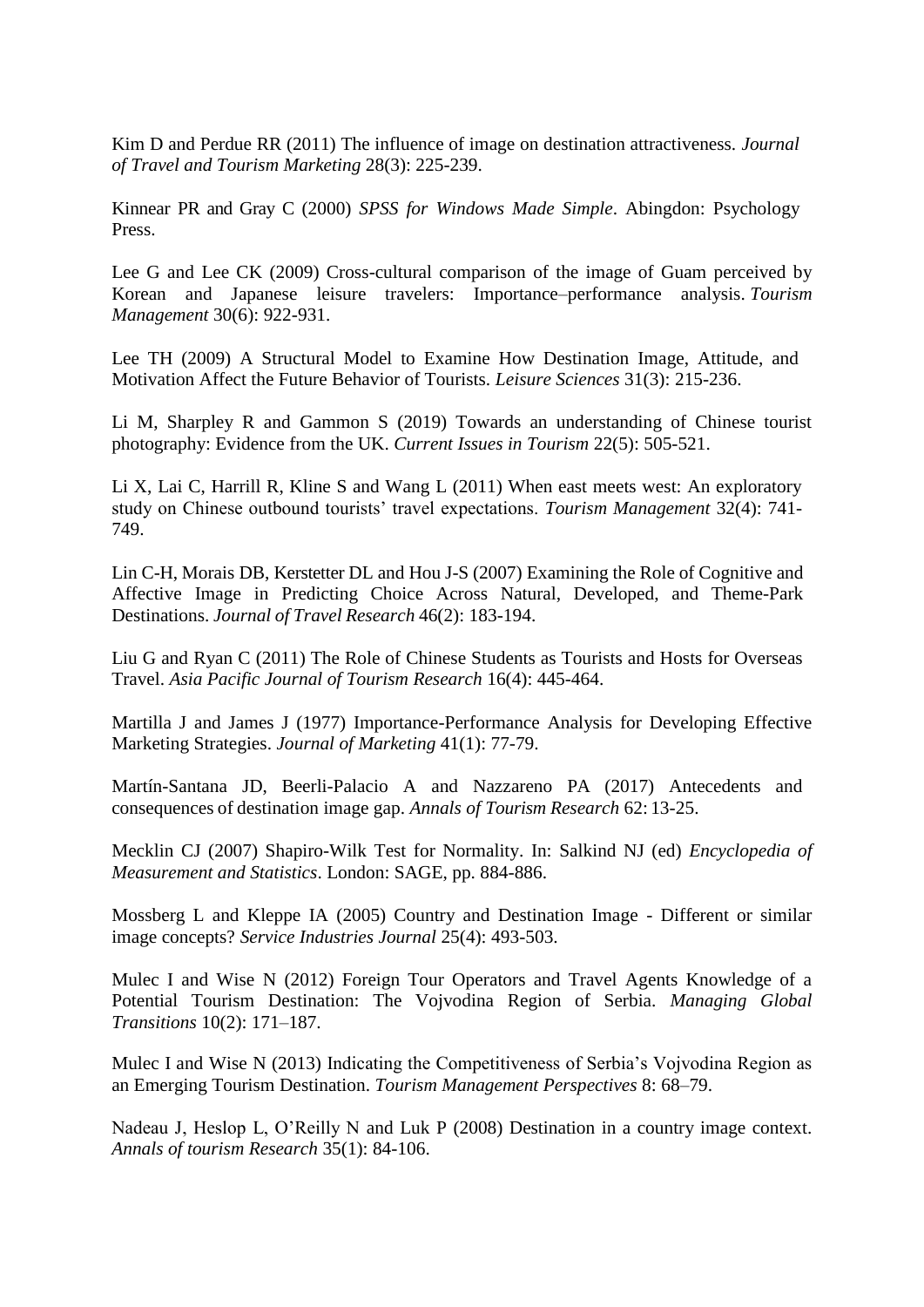O'Leary S and Deegan J (2005) Ireland's Image as a Tourism Destination in France: Attribute Importance and Performance. *Journal of Travel Research* 43(3): 247-256.

Oh H (2001) Revisiting importance–performance analysis. *Tourism Management* 22(6): 617- 627.

Ooi CS (2015) Soft power, tourism. In: Jafari J and Xiao H (eds) Encyclopedia of Tourism. Cham: Springer.

Pallant J (2013) *SPSS survival manual: a step by step guide to data analysis using IBM SPSS* (5th edn). Maidenhead: McGraw-Hill.

Prayag G (2009) Tourists' Evaluations of Destination Image, Satisfaction, and Future Behavioral Intentions – The Case of Mauritius. *Journal of Travel & Tourism Marketing* 26(8): 836-853.

Qu H, Kim LH and Im HH (2011) A model of destination branding: Integrating the concepts of the branding and destination image. *Tourism management* 32(3): 465-476.

Shankar RS (2018) Destination Personality and Destination Image: A Literature Review. *IUP Journal of Brand Management* 15(4): 47-60.

Smith WW, Li X, Pan B, Witte M and Doherty ST (2015) Tracking destination image across the trip experience with smartphone technology. *Tourism Management* 48: 113-122.

Son A and Pearce P (2005) Multi-Faceted Image Assessment: International Students' Views of Australia as a Tourist Destination. *Journal of Travel and Tourism Marketing* 18(4): 21- 35.

Stylidis D, Shani A and Belhassen Y (2017) Testing an integrated destination image model across residents and tourists. *Tourism Management* 58: 184-195.

Stylos N, Vassiliadis CA, Bellou V and Andronikidis A (2016) Destination images, holistic images and personal normative beliefs: Predictors of intention to revisit a destination. *Tourism Management* 53: 40-60.

Tarrant MA and Smith EK (2002) The use of a modified importance-performance framework to examine visitor satisfaction with attributes of outdoor recreation settings. *Managing Leisure* 7(2): 69-82.

Tonge J and Moore SA (2007) Importance-satisfaction analysis for marine-park hinterlands: A Western Australian case study. *Tourism Management* 28(3): 768-776.

Tse TS (2013) Chinese outbound tourism as a form of diplomacy. *Tourism Planning & Development* 10(2): 149-158.

Visit Britain. (2018) China. Available at: <https://www.visitbritain.org/markets/china> (accessed 10 August 2018).

Wade DJ and Eagles PFJ (2003) The use of importance-performance analysis and market